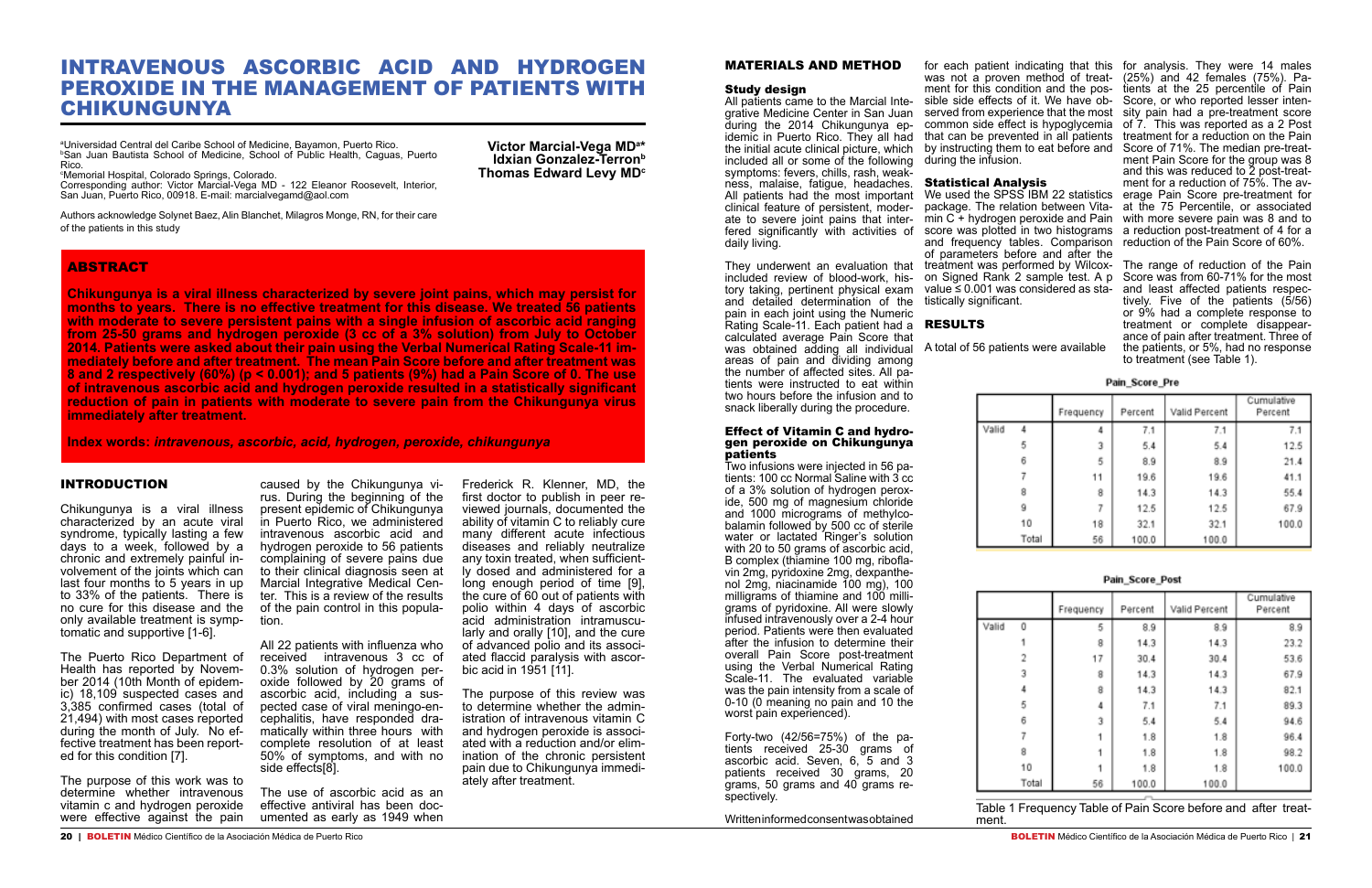Figure 1A: Histogram of Pain Score before the treatment

Pain Score After Vitamin C Intravenous treatment



longer range apparent effect of Figure 2B: Histogram of Pain Score after the treatment.<br>this modality on Pain Scores

|                 |    |      |                |         |         | Percentiles |               |       |
|-----------------|----|------|----------------|---------|---------|-------------|---------------|-------|
|                 | Ν  | Mean | Std. Deviation | Minimum | Maximum | 25th        | 50th (Median) | 75th  |
| Pain Score Pre  | 56 | 7.95 | 911. ا         |         | 10      | 7.00        | 8.00          | 10.00 |
| Pain Score Post | 56 | 2.88 | 2.063          |         | 10      | 2.00        | 2.00          | 4.00  |

## **Wilcoxon Signed Ranks Test**

| Ranks            |                |                 |           |                 |  |
|------------------|----------------|-----------------|-----------|-----------------|--|
|                  |                | Ν               | Mean Rank | Sum of<br>Ranks |  |
| Pain_Score_Post- | Negative Ranks | 53 <sup>a</sup> | 27.00     | 1431.00         |  |
| Pain_Score_Pre   | Positive Ranks | 0b              | .00       | .00             |  |
|                  | Ties           | 3c              |           |                 |  |
|                  | Total          | 56              |           |                 |  |

a. Pain\_Score\_Post < Pain\_Score\_Pre b. Pain\_Score\_Post > Pain\_Score\_Pre

c. Pain\_Score\_Post = Pain\_Score\_Pre

#### Test Statistics<sup>a</sup>

|                        | Pain_Score_<br>Post- |
|------------------------|----------------------|
|                        | Pain_Score_<br>Pre   |
|                        | $-6.352^{b}$         |
| Asymp. Sig. (2-tailed) |                      |

a. Wilcoxon Signed Ranks Test

b. Based on positive ranks.

No patients discontinued their participation in the study because of adverse reactions to the treatment. No adverse side effects were observed in any patient. The scores of pain showed significant improvement ( $p < 0.001$ ) after the treatment (see Figure 1). The results of the Wilcoxon Signed Rank test show that this treatment improves quality of life in patients with Chikungunya (see Figure 2).

## **DISCUSSION**

Our protocol has shown that the use of intravenous hydrogen peroxide and ascorbic acid is safe and strongly associated with a more than 61% post-infusion reduction of pain in patients affect-<br>ed with Chikungunya virus related arthralgias.

These results are consistent with previous in-vitro research which<br>has shown that ascorbic acid inactivates the polio [21], herpes [22], vaccinia [24], tobacco mo-[22], vaccinia [24], tobacco mo-<br>saic [25], bacteriophage [26-29], entero [30], influenza [31] and ra-<br>bies [32] viruses.

They are also consistent with pre- vious clinical research showing ascorbic acid can resolve polio<br>[9-11,33,34], its associated flaccid paralysis [10], acute hepatitis [35-38], viral encephalitis [39-42], measles (simple and complicated) [43], mumps (simple and complicated) [44], chickenpox [45], influenza [46] and rabies in guinea pigs.

Since there is no effective treat- ment for severe debilitating Chi- kungunya related pains [47], and because there is an epidemic in<br>Puerto Rico at the present moment, intravenous vitamin C and hydrogen peroxide may be con- sidered as a safe and viable alternative to manage these patients effectively. Randomized controlled studies need to be done to further explore this question. We are in the process of reviewing our clinical data to determine the



#### Figure 2: Results of Wilcoxon Signed Rank test.

and to determine if more infusions and/or higher doses will be more effective.

### REFERENCES

14. Parrow NL, Leshin JA, Levine M. Parenteral ascorbate as a cancer therapeutic: a reassessment based on pharmacokinetics. Antioxid Redox Signal. 2013 Dec 10; 19(17):2141-56. doi: 10.1089/ ars.2013.5372. Epub 2013 Jun 19. Review. PubMed PMID: 23621620; 15. Efficacy of improved hydrogen peroxide against important healthcare-associated pathogens. Rutala WA, Gergen MF, Weber DJ. Infect Control Hosp Epidemi

1. Pialoux G, Gaüzère BA, Jauréguiberry S, Strobel M. Chikungunya, an epidemic arbovirosis. Lancet Infect Dis. 2007;7:319–27

2. Fourie ED, Morrison JG. Rheumatoid ver. S Afr Med J. 1979; 56:130–2. 3. Kennedy AC, Fleming J, Solomon L.

16. [Hydrogen peroxide treatment for vaginal trichomoniasis. 1955]. González Ramos M. Ginecol Obstet Mex. 2010 Jun; 78(6):329-31.

Chikungunya viral arthropathy: A clinical description. J Rheumatol. 1980; 7:231–6. 4. Brighton SW, Prozesky OW, de la Harpe AL. Chikungunya virus infection. A retrospective study of 107 cases. S Afr Med J. 1983; 63:313–5.

5. Sam IC, AbuBakar S. Chikungunya virus infection. Med J

Malaysia 2006; 61:264-9. 6. Mohan A. Chikungunya fever: clinical

presentation and

principles of management. Indian J Med Res 2006 (in press).

7. Puerto Rico Department of Health,

23. Kligler and Bernkopf: Inactivation of vaccinia virus by ascorbic acid and glutathione. Nature 139:965-966, 1937,

Weekly Report of (October 22-28, 2014) of Chikungunya Epidemic (Week 43) 8. Marcial-Vega, VA, 2013, Presented at the XIIth Health Symposium of the Ana G Mendez University System, July 19, 2013, Marriott Hotel, San Juan, Puerto Rico, Integrative Medicine: Its Role in The Management of Cancer, Autism, Degenerative Neurological Conditions, Influenza and other Chronic Conditions: A New Paradigm In Medicine, (In Press) 9. Frederick R. Klenner, M.D., F.C.C.P, Journal of Applied Nutrition Vol. 23, No's 3 & 4, Winter ,1971, 1, Observations On the Dose and Administration of Ascorbic Acid When Employed Beyond the Range Of A Vitamin In Human Pathology Frederick R. Klenner, M.D., F.C.C.P. 10. Klenner, F.R., The Treatment of Poliomyelitis and Other Viral Diseases with Vitamin C, Southern Medicine and Surgery, July1949, 209 11. Klenner, F.R. Massive Doses of Vitamin C and the Virus Diseases, Journal of Southern Medicine and Surgery, April 1951, Vol.113, No.4, pp.101-107 12. Wilson MK, Baguley BC, Wall C, Jameson MB, Findlay MP. Review of high-dose intravenous vitamin C as ananticancer agent. Asia Pac J Clin Oncol. 2014 Mar; 10(1):22-37. doi: 10.1111/ ajco.12173. Review. PubMed PMID: 24571058. 13. Ma Y, Chapman J, Levine M, Polireddy K, Drisko J, Chen Q. High-dose parenteral ascorbate enhanced chemosensitivity of ovarian cancer and reduced toxicity of chemotherapy. Sci Transl Med. 2014 Feb 5; 6(222):222ra18.

ol. 2012 Nov; 33(11):1159-61.

17. Marcial-Vega, VA, 2013, Presented at the XIIth Health Symposium of the Ana G Mendez University System, July 19, 2013, Marriott Hotel, San Juan, Puerto Rico, Integrative Medicine: It's Role in The Management of Cancer, Autism, Degenerative Neurological Conditions, Influenza and other Chronic Conditions: A New Paradigm In Medicine. (Submitted for publication)

18. Marcial-Vega, VA, 2014, Integrative Medicine in the Management of Breast and other Cancers, Presented at the First Multidisciplinary Breast Symposium of the Sociedad Puertorriqueña de Senología, Aug.23, 2014, Embassy Suites Hotel, Carolina, Puerto Rico.

19.A naturopathic cause of portal venous gas embolism. Hydrogenperoxide inges- tion causing significant portal venous gas and stomach wall thickening.Fok MC, Zwirewich C, Salh BS. Gastroenterology. 2013 Mar; 144(3):509, 658-9.

20. Shallenberger, Frank, M.D, President of the American Academy of Ozonetherapy, Nov. 2014, Personal Communication

21. Jungeblut, CW, Inactivation of Poliomyelitis virus in vitro by crystalline vitamin C (ascorbic acid): J Exp Med. 1935 Sep 30; 62(4):517-19.

22. Holden; Molloy: Further experiments on the inactivation of herpes virus by vitamin C (l-ascorbic acid). Journal of Immunology 33:251-257, 1937

24. Turner G (1964) Inactivation of vaccinia virus by ascorbic acid. J Gen Microbiol 35:75-80

25. Lojkin M (1936) A study of ascorbic acid as an inactivating agent of tobacco<br>mosaic virus. Contr B o y c e mosaic virus. Contr Thompson Inst Pl Res 8:455 26. Lominski (1936) Inactivation du